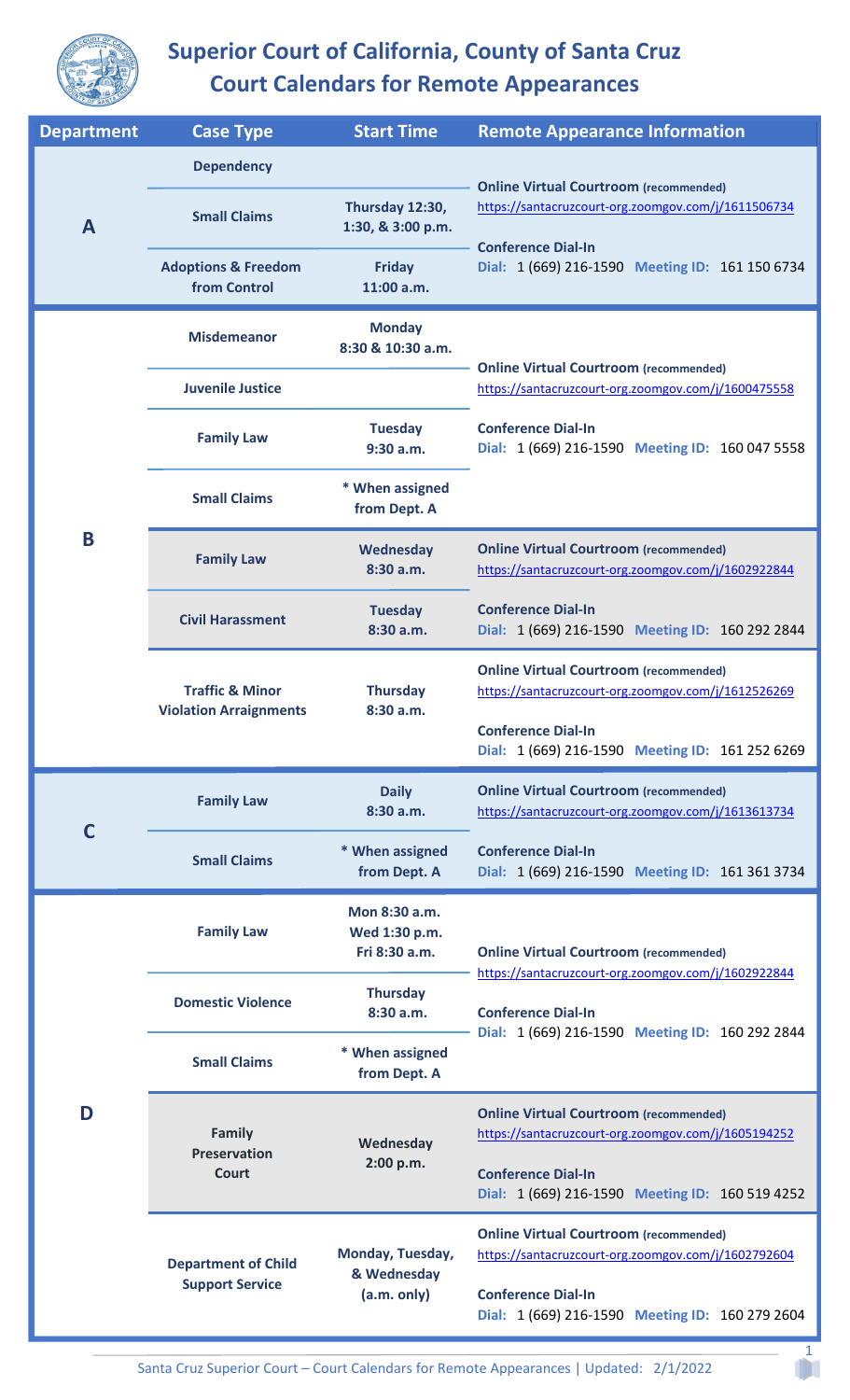| <b>Department</b>                               | <b>Case Type</b>                                                                          | <b>Start Time</b>                         | <b>Remote Appearance Information</b>                                                                                                                                                 |
|-------------------------------------------------|-------------------------------------------------------------------------------------------|-------------------------------------------|--------------------------------------------------------------------------------------------------------------------------------------------------------------------------------------|
| <b>Felton</b><br><b>Juvenile</b><br><b>Hall</b> | <b>Juvenile Justice</b>                                                                   | <b>Friday</b><br>8:30 a.m.                | <b>Online Virtual Courtroom (recommended)</b><br>https://santacruzcourt-org.zoomgov.com/j/1600475558<br><b>Conference Dial-In</b><br>Dial: 1 (669) 216-1590 Meeting ID: 160 047 5558 |
| 1                                               | <b>Misdemeanor</b>                                                                        | <b>Monday - Thursday</b><br>8:30 a.m.     | <b>Online Virtual Courtroom (recommended)</b><br>https://santacruzcourt-org.zoomgov.com/j/1614705472<br><b>Conference Dial-In</b><br>Dial: 1 (669) 216-1590 Meeting ID: 161 470 5472 |
|                                                 | <b>Traffic &amp;</b><br><b>Minor Violation</b><br><b>Arraignments</b>                     | <b>Friday</b><br>8:30a.m.                 | <b>Online Virtual Courtroom (recommended)</b><br>https://santacruzcourt-org.zoomgov.com/j/1612526269<br><b>Conference Dial-In</b><br>Dial: 1 (669) 216-1590 Meeting ID: 161 252 6269 |
|                                                 | <b>Misdemeanor</b>                                                                        | <b>Daily</b><br>8:30a.m.                  | <b>Online Virtual Courtroom (recommended)</b><br>https://santacruzcourt-org.zoomgov.com/j/1606723372<br><b>Conference Dial-In</b><br>Dial: 1 (669) 216-1590 Meeting ID: 160 672 3372 |
| $\overline{2}$                                  | <b>PACT Court</b>                                                                         | <b>Alternating Tuesdays</b><br>11:00 a.m. | <b>Online Virtual Courtroom (recommended)</b><br>https://santacruzcourt-org.zoomgov.com/j/1605194252                                                                                 |
|                                                 | <b>Parole Reentry</b>                                                                     | <b>Alternating Tuesdays</b><br>3:30 p.m.  | <b>Conference Dial-In</b><br>Dial: 1 (669) 216-1590 Meeting ID: 160 519 4252                                                                                                         |
| 3                                               | <b>Felony</b>                                                                             | <b>Daily</b><br>8:15 a.m.                 | <b>Online Virtual Courtroom (recommended)</b><br>https://santacruzcourt-org.zoomgov.com/j/1614635791<br><b>Conference Dial-In</b><br>Dial: 1 (669) 216-1590 Meeting ID: 161 463 5791 |
| $\overline{\mathbf{4}}$                         | <b>Felony &amp; Misdemeanor</b><br><b>Domestic Violence</b>                               | <b>Daily</b><br>8:30a.m.                  | <b>Online Virtual Courtroom (recommended)</b><br>https://santacruzcourt-org.zoomgov.com/j/1611468768<br><b>Conference Dial-In</b><br>Dial: 1 (669) 216-1590 Meeting ID: 161 146 8768 |
| 5                                               | <b>Civil, Case Management,</b><br><b>CEQA, Class Action,</b><br><b>Unlawful Detainers</b> | <b>Daily</b><br>8:30a.m.                  |                                                                                                                                                                                      |
|                                                 | <b>Ex Partes</b>                                                                          | <b>Daily</b><br>1:00 p.m.                 |                                                                                                                                                                                      |
|                                                 | <b>LPS</b>                                                                                | <b>Tuesday</b><br>1:30 p.m.               | <b>Online Virtual Courtroom (recommended)</b><br>https://santacruzcourt-org.zoomgov.com/j/1615592790                                                                                 |
|                                                 | <b>Master Calendar</b>                                                                    | <b>Thursday</b><br>1:30 p.m.              | <b>Conference Dial-In</b><br>Dial: 1 (669) 216-1590 Meeting ID: 161 559 2790                                                                                                         |
|                                                 | <b>Judicial Mediations</b>                                                                | As set by Judge                           |                                                                                                                                                                                      |